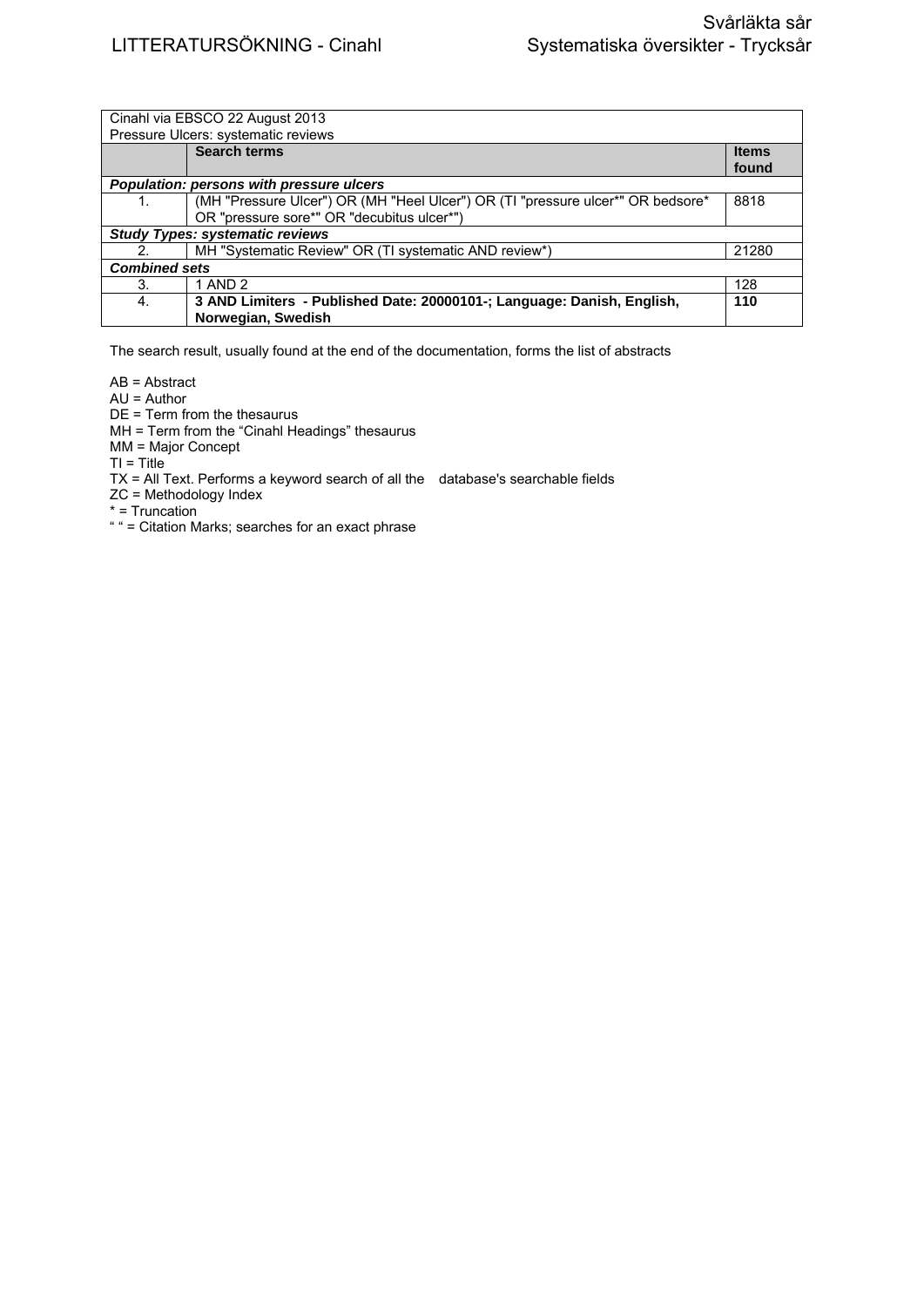| Cochrane via Wiley 22 August 2013<br>Pressure ulcers: systematic reviews |                                                                                                                                                                     |                                     |  |  |
|--------------------------------------------------------------------------|---------------------------------------------------------------------------------------------------------------------------------------------------------------------|-------------------------------------|--|--|
|                                                                          | <b>Search terms</b>                                                                                                                                                 | <b>Items</b><br>found               |  |  |
| <b>Population: persons with pressure ulcers</b>                          |                                                                                                                                                                     |                                     |  |  |
| 1.                                                                       | "Pressure Ulcer"[Mesh] OR ("pressure ulcer" OR "pressure ulcers" OR<br>bedsore* OR "pressure sore" OR "pressure sores" OR decubitus):ti,ab, kw<br>Limits: From 2000 | CDSR/28<br>DARE/43<br><b>HTA/24</b> |  |  |

The search result, usually found at the end of the documentation, forms the list of abstracts

 $[AU] =$  Author [MAJR] = MeSH Major Topic [MeSH] = Term from the Medline controlled vocabulary, including terms found below this term in the MeSH hierarchy [MeSH:NoExp] = Does not include terms found below this term in the MeSH hierarchy Systematic[SB] = Filter for retrieving systematic reviews  $[TI] = Title$ [TIAB] = Title or abstract [TW] = Text Word \* = Truncation " " = Citation Marks; searches for an exact phrase

CDSR = Cochrane Database of Systematic Review CENTRAL = Cochrane Central Register of Controlled Trials, "trials" CRM = Method Studies DARE = Database Abstracts of Reviews of Effects, "other reviews" EED = Economic Evaluations HTA = Health Technology Assessments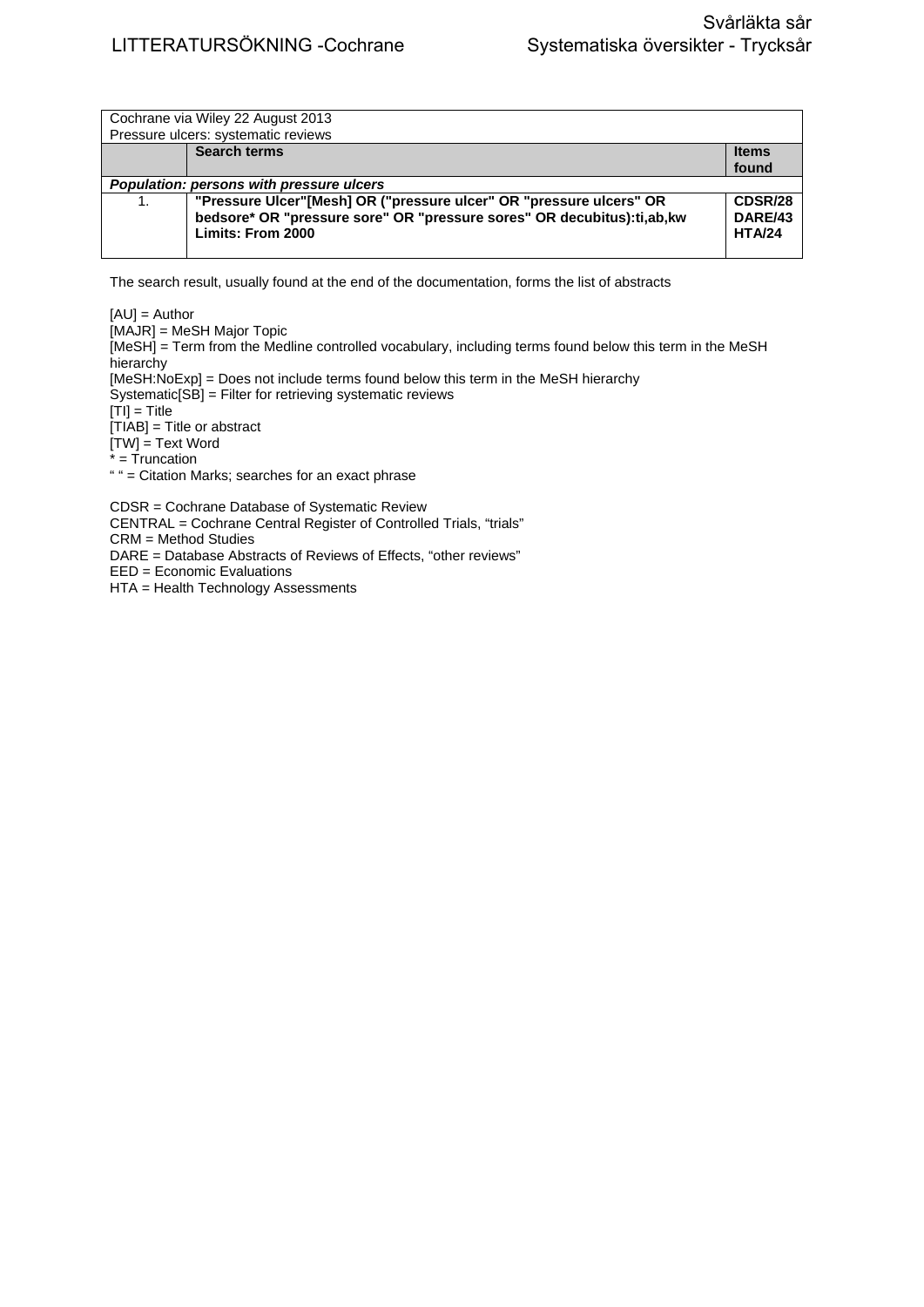| Embase via Embase.com 22 August 2013     |                                                                                      |                       |  |  |
|------------------------------------------|--------------------------------------------------------------------------------------|-----------------------|--|--|
| Pressure Ulcers: systematic reviews      |                                                                                      |                       |  |  |
|                                          | <b>Search terms</b>                                                                  | <b>Items</b><br>found |  |  |
| Population: persons with pressure ulcers |                                                                                      |                       |  |  |
| 1.                                       | 'decubitus'/mj OR "pressure ulcer":ti OR "pressure ulcers":ti OR bedsore*:ti OR "bed | 3,861                 |  |  |
|                                          | sore":ti OR "bed sores":ti OR "pressure sore":ti OR "pressure sores":ti OR           |                       |  |  |
|                                          | decubitus:ti                                                                         |                       |  |  |
| Study types: systematic reviews          |                                                                                      |                       |  |  |
| 2.                                       | 'systematic review'/exp OR (systematic:ti AND review*:ti)                            | 70,589                |  |  |
| <b>Combined sets</b>                     |                                                                                      |                       |  |  |
| 3.                                       | 1 AND 2                                                                              | 55                    |  |  |
| 4.                                       | 3 AND ([danish]/lim OR [english]/lim OR [norwegian]/lim OR [swedish]/lim)            | 44                    |  |  |
|                                          | AND [embase]/lim AND [2000-2014]/py                                                  |                       |  |  |
|                                          |                                                                                      |                       |  |  |

/de= Term from the EMTREE controlled vocabulary

/exp= Includes terms found below this term in the EMTREE hierarchy

/mj = Major Topic

:ab = Abstract

:au = Author

:ti = Article Title

:ti:ab = Title or abstract

\* = Truncation

" = Citation Marks; searches for an exact phrase